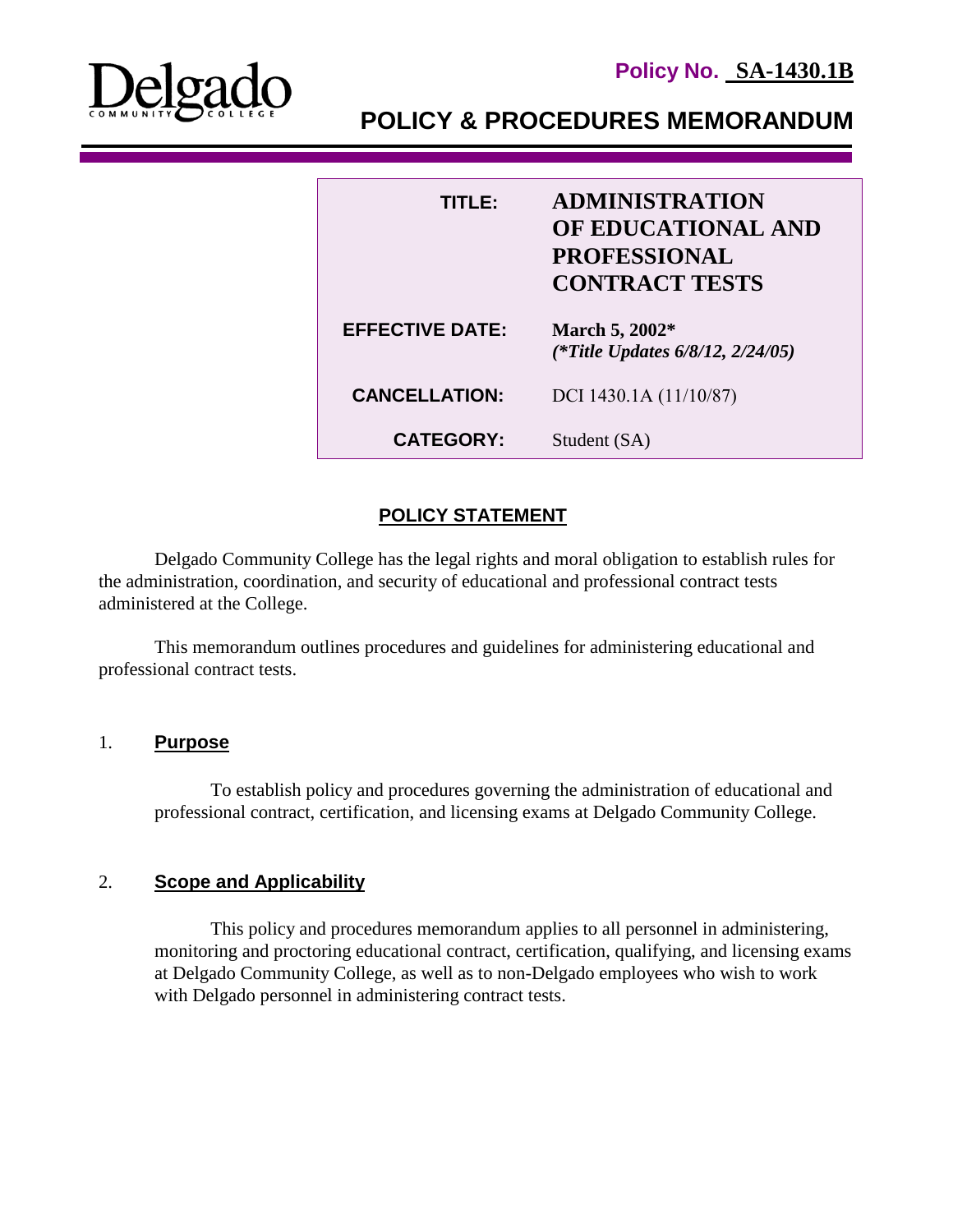#### 3. **Guidelines**

- A. The Director of Advising and Testing will be responsible for overseeing the overall administration of educational contract, certification, and licensing exams at Delgado Community College. Standard procedures will be adhered to along with the explicit guidelines written in each test manual.
- B. Persons selected to administer the exams should meet the criteria as established by the testing agency. Where no guidelines are given, the Director of Advising and Testing will establish such guidelines to assure that only qualified personnel administer or proctor exams. Delgado Community College personnel will be given preference; non-Delgado employees will be considered to assist in testing when necessary.

## 4. **Background**

Delgado Community College has agreements with testing organizations to operate a test center and to conduct paper/pencil tests and computerized certification and licensing exams. The State of Louisiana has authorized Delgado Community College as a test site for the State Civil Service exams. The College is also designated as a college-wide American College Testing (ACT) WORKKEYS Assessment Service Center.

## 5. **Responsibility**

The Director of Advising and Testing is responsible for the authorization of personnel, test coordination, and function request approval for all educational contract and certification qualifying exams given at the College.

All testing for non-traditional college credit on all campuses and sites(i.e., Career Tech, CLEP, DANTES) is also under the auspices of the Director of Advising and Testing.

Senior testing personnel at each campus and site will act as campus/site coordinator for testing. He/she will advise the Director of Advising and Testing of his/her campus/site testing activities. Senior testing personnel are also responsible for coordination of ACT WORKKEYS assessment offerings at each campus/site.

#### 6. **Accountability**

Test rosters and titles of tests given by test supervisors must be submitted to the Office of Advising and Testing for recordkeeping purposes. Reports regarding tests should be submitted immediately after each test session.